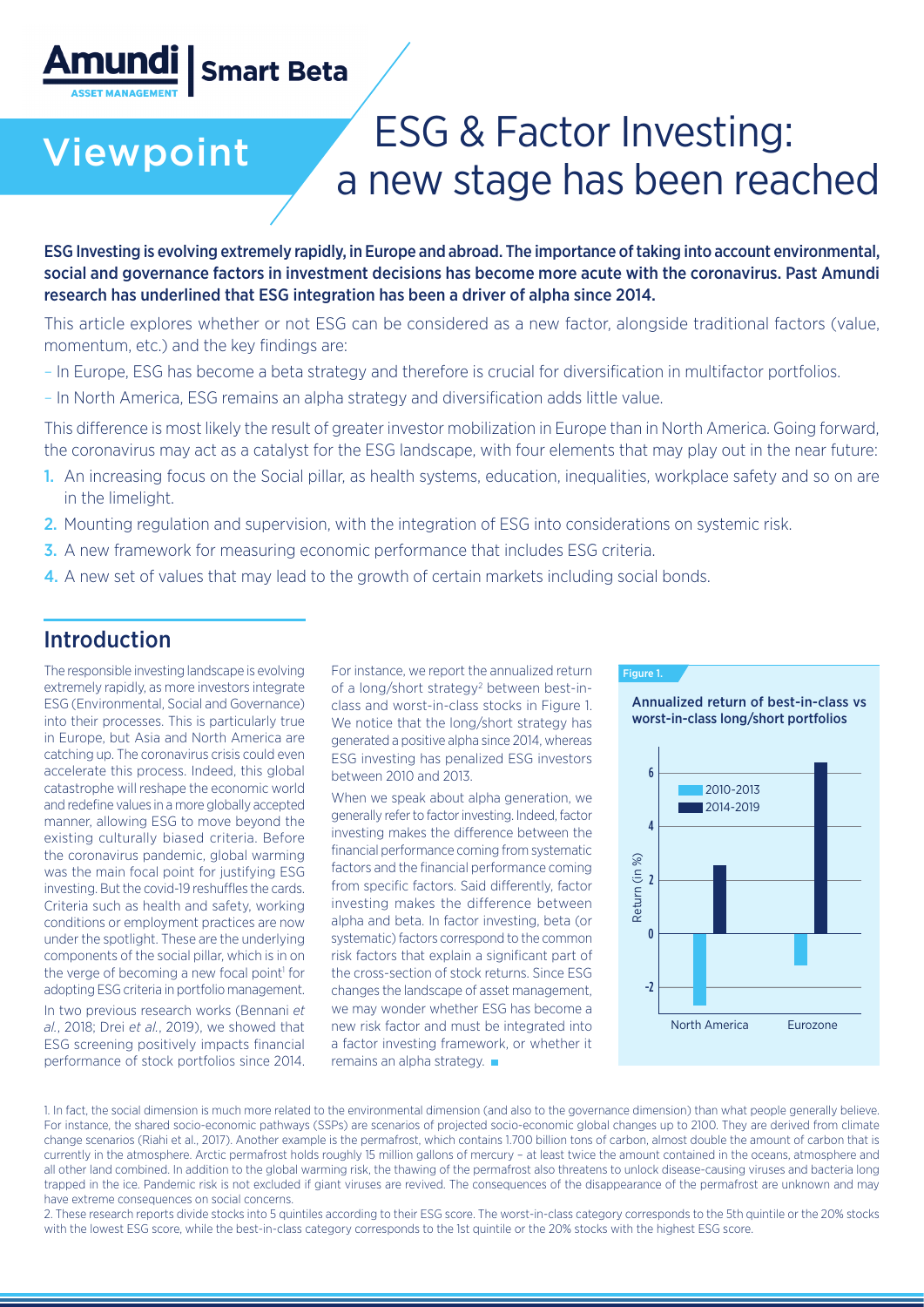**Smart Beta** Amundi |

Viewpoint

## ESG & Factor Investing: a new stage has been reached

### Is ESG a new risk factor?

To answer this question, we consider three approaches based on factor models: singlefactor, multi-factor and factor picking. We consider the standard factors derived from a factor investing framework: size, value, momentum, low-volatility and quality. These factors are built using the Fama-French methodology of sorted portfolios. Contrary to the academic literature, we consider a longonly framework, which is the usual approach of institutional investors. This means that the factors correspond to Q1 portfolios or bestin-class stocks. Moreover, we consider the traditional market factor, which corresponds to the capitalization-weighted portfolio. All the analyses use weekly returns.

We first estimate single-factor models with a cross-section methodology. For that, we regress stock returns on a constant and each single factor. For each stock, we can then calculate the proportion of the return variance explained by the factor. Results are given in Table 1.

How to read these figures? Between 2010 and 2013, the market risk factor explains 40.8% of the dispersion of North American stock returns. This figure is 23.3% if we consider the size factor in the Eurozone between 2014 and 2019.

We observe that ESG has been a strong contender as a standalone factor and competes with the market risk factor. On average, since 2014, the market risk factor explains 28.6% of

the cross-section variance, whereas the ESG factor has an explanatory power of 27.4% in North America. In the Eurozone, these figures are respectively 36.3% and 35.3%. Moreover, it has more explanatory power than the other risk factors both in North America and the Eurozone during the two periods: 2010 – 2013 and 2014 – 2019.

What do these results become if we consider a multi-factor model in place of single factors? In this approach, we compare the CAPM, the standard five-factor (5F) model based on size, value, momentum, low-volatility and quality risk factors, and the six-factor (6F) model, which consists in adding the ESG factor to the universe of the five alternative risk factors. In Table 2, we verify that the 5F model increases the proportion of systematic risk with respect to the CAPM. For example, the CAPM and the 5F model explain respectively 28.6% and 38.4% of the cross-section variance in North America during the recent period. Adding the ESG factor has a minor impact between 2014 and 2019: 39.7% versus 38.4% in North America and 45.8% versus 45.0% in the Eurozone. This means that the ESG factor does not significantly improve the 5F model. However, if we apply statistical tests of significance to the 6F model, we find that ESG is statistically significant in the Eurozone, but not in North America. We may conclude that ESG could be a risk factor in the Eurozone, but not in North America

### Table 1.

Results of single-factor regressions (average  $R^2$ )

|                 | North America |                             | <b>Furozone</b> |                           |
|-----------------|---------------|-----------------------------|-----------------|---------------------------|
| <b>Factor</b>   |               | $2010 - 2013$ $2014 - 2019$ |                 | 2010 - 2013 - 2014 - 2019 |
| <b>Market</b>   | 40.8%         | 28.6%                       | 47.8%           | 36.3%                     |
| <b>Size</b>     | 39.3%         | 26.1%                       | 371%            | 23.3%                     |
| Value           | 38.9%         | 26.7%                       | 41.6%           | 33.6%                     |
| <b>Momentum</b> | 39.6%         | 26.3%                       | 40.8%           | 34.1%                     |
| Low-volatility  | 35.8%         | 25.1%                       | 38.7%           | 33.4%                     |
| Quality         | 39.1%         | 26.6%                       | 47.4%           | 34.6%                     |
| <b>FSG</b>      | 40.1%         | <b>27.4%</b>                | 42.6%           | 35.3%                     |

#### Table 2.

#### Results of multi-factor regressions (average  $R^2$ )

|                        | North America |           | Eurozone      |           |
|------------------------|---------------|-----------|---------------|-----------|
| <b>Factor</b>          | $2010 - 2013$ | 2014-2019 | $2010 - 2013$ | 2014-2019 |
| <b>Market</b>          | 40.8%         | 28.6%     | 42.8%         | 36.3%     |
| <b>5F</b> model        | 46.1%         | 38.4%     | 49.5%         | 45.0%     |
| 6F model<br>(5F + ESG) | 46.7%         | 39.7%     | 50.1%         | 45.8%     |

### What is the added value of ESG in terms of diversification?

The previous results may be disturbing to some readers. Indeed, cross-section regressions show that ESG is a very good single factor, but the added value of ESG in a multi-factor framework is limited. The difference between the two approaches is the cross-correlation between risk factors that are taken into account into the cross-section multi-factor regression.

In order to better understand these results, we consider a factor picking (or a factor selection) approach. This approach is similar to the multi-factor approach, but we run a  $lasso<sup>3</sup>$ penalized regression in place of the traditional least squares regression. The advantage is that we can control the factor intensity of the multi-factor portfolio. Therefore, we obtain a factor selection procedure. Beginning with a low factor intensity, we can determine which risk factors are the most important. Then, we increase the factor intensity in order to establish an ordering between risk factors. When the factor intensity reaches 100%, we obtain the same results calculated previously with the linear regression.



3. A lasso method is a regression analysis model that performs both variable selection and regularization in order to reduce the in-sample bias and enhance the interpretability of the coefficients.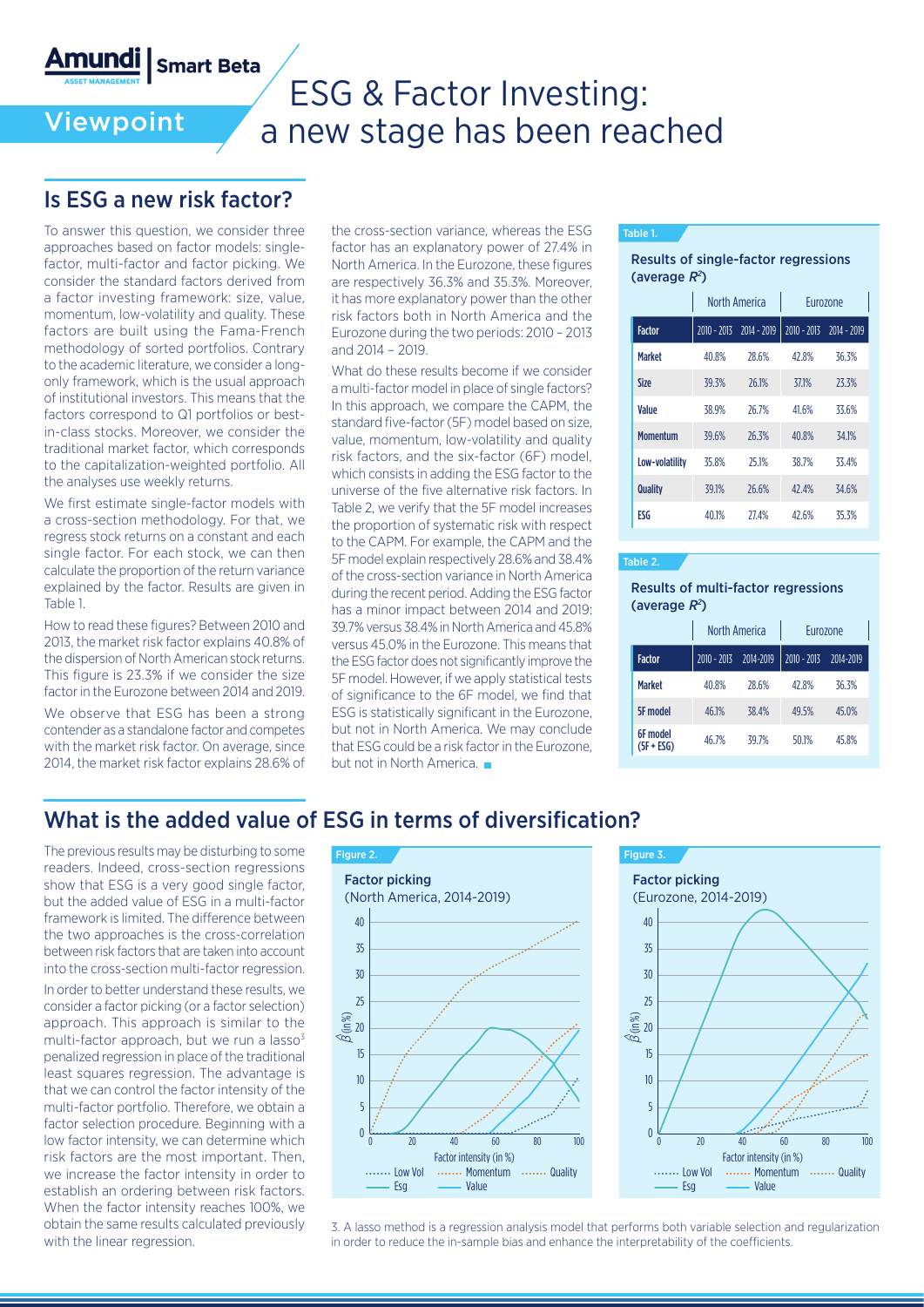

Viewpoint

## ESG & Factor Investing: a new stage has been reached

The results are reported in Figures 2 and 3 for the period 2014-2019. In North America, we notice that quality is the first selected factor, followed by ESG, momentum, value, and finally low-volatility. Therefore, ESG is the second selected factor in North America. Thus, ESG should be a significant factor when building a multi-factor portfolio. However, we observe that the ESG beta first increases and then decreases when we increase the factor intensity. When the factor intensity reaches 100%, ESG represents a low exposure. Therefore, a part of the ESG exposure has been replaced by an exposure to other risk factors. This means that ESG has a high contribution in a low-diversified portfolio, but it is somewhat redundant in an

already well-diversified portfolio. In the case of the Eurozone, we face a different situation. ESG is the first selected factor and remains an important factor even if we increase the factor intensity. It is more significant than momentum and low-volatility.

## What is the difference between alpha and beta strategies?

These different results (single-factor, multifactor and factor picking) show that ESG strategies remain alpha strategies in North America. They have generated outperformance, they are diversifying, but they cannot explain the dispersion of stock returns better than the standard 5F risk model. This implies that introducing ESG in a multi-factor portfolio, which is already well-diversified, adds very little value. This is clearly the definition of an alpha strategy. On the contrary, we notice that ESG is a significant factor in a Eurozone multi-factor portfolio. We may then improve the diversification of multi-factor portfolios by integrating an ESG factor. As such, in the Eurozone, it seems that an ESG strategy is more a beta strategy than an alpha strategy.

These last observations can be related to the development of factor investing, to

low-volatility and quality risk factors. Lowvolatility strategies have been known for many years, but they primarily emerged in the asset management industry between 2003 and 2004 after the dot.com bubble. Initially, lowvolatility strategies were considered alpha strategies. After the 2008 Global Financial Crisis, they were massively implemented, thereby becoming beta strategies. The case of the quality anomaly is similar<sup>4</sup>. This shows that there is not a clear demarcation between alpha and beta. When an alpha strategy is massively invested, it has an enough impact on the structure of asset prices to become a risk factor.

The alpha/beta status of ESG strategies is related to investment flows. Indeed, an alpha strategy becomes a common market risk factor once it represents a significant part of

investment portfolios and explains the crosssection dispersion of asset returns. This may explain that ESG is more a risk factor in the Eurozone than in North America. Indeed, ESG investment flows mainly concern European investors. The first movers were large European institutional investors that are also massively exposed to North American stocks. But they have been followed in a second time by medium-size European institutional investors that are less exposed to North American stocks. This can explain that ESG has a lower impact on North American stocks from a factor investing viewpoint. Looking forward, we can anticipate that ESG will become a common risk factor over the coming years in North America once large American institutional investors move as well.

4. Quality strategies date back to the seminal academic paper of Piotroski (2000). However, they really become popular after 2009-2010. According to Google Scholar, this paper was cited only 164 times between 2000 and 2008 by Academia, but 818 times between 2009 and 2018.

### Coronavirus as a catalyst for ESG

If we consider the last two financial crises (the 2000 dot.com bubble and the 2008 global financial crisis), they were catalysts for some investment strategies. Thus, the dot. com bubble was a catalyst of the minimumvariance portfolio whereas the 2008 GFC was a catalyst of the quality investing strategy<sup>5</sup>. Even if the covid-19 crisis is not exclusively a financial crisis, its impact on the financial sector will certainly be more important than the previous two financial collapses. And many elements show that it can be a catalyst for the ESG landscape.

The first catalyst element is the readjustment on the social pillar, and to a lesser extent, on the governance pillar. Until now, ESG motivations have been more focused on the environmental pillar, and more precisely on climate-related issues. At the sovereign level, the risk of an undersized and unequal health care system has clearly materialized. Consequently, ESG criteria will certainly be reweighted with an emphasis on the public health system and inequalities (income, education, etc.). At the corporate level, social issues will be reconsidered for defining ESG ratings, for example labor practices, workplace safety, employee benefits, precariousness, etc.6

The second catalyst factor is regulation and supervision. Indeed, each crisis leads to strengthening the rules of the game. For example, the Dodd-Frank Act, the Basel III framework and the creation of the Financial Stability Board have emerged because of the 2008 global financial crisis. We can anticipate a new rise of regulation and supervision after the covid-19 crisis. However, contrary to the 2008 crisis, these new rules of game will not be limited to financial risks, but they will mainly concern extra-financial risks. For a long time,

the systemic risk was exclusively viewed as a financial network risk. With the covid-19 crisis, the concept of systemic risk must be redefined and include other network risks, such as a public health emergency.

The third catalyst factor concerns the measurement of economic performance. The covid-19 crisis has showed that some strong companies have totally stopped their business because they are highly dependent on factors that may be out of their control: supply chain management, foreign workforce, workplace safety, etc. In this context, sustainable longterm economic performance may both integrate financial and extra-financial criteria. This remark also applies to the public sector.

Finally, the last catalyst factor applies to society and shared common values. With the covid-19, ESG values will be reinforced, implying that

<sup>5.</sup> And also for the low-volatility risk factor.

<sup>6.</sup> Moreover, this crisis comes as a reminder that unpredicted events happen. Unfortunately, they will most likely be other sanitary crises and possibly shortages in the coming years as consequences of natural events and global warming. The adaptability, independence and resiliency of human systems to face such crises will most likely be under closer investigation, and the entire ESG notation scheme might evolve in that extent.